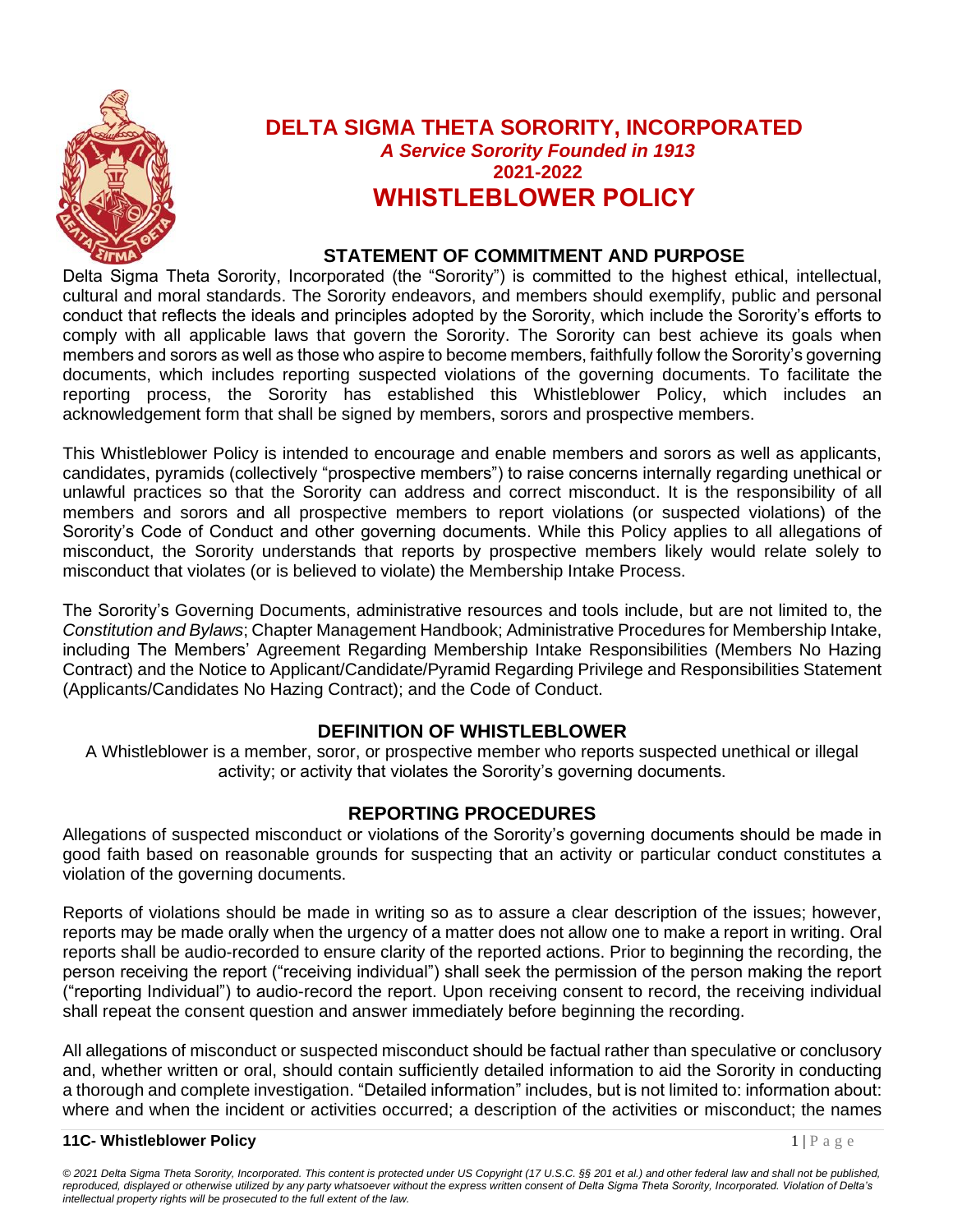and titles of the individuals who allegedly participated in the misconduct; the names, title (if appropriate) and contact information (if available) of any person who witnessed or has knowledge of the alleged misconduct; the name of the chapter involved; and any other pertinent information. The reporting individuals should refrain from 1) obtaining evidence that they do not have right to access and 2) conducting their own investigation.

Reports shall be made to the appropriate Sorority officials, in the following order: the chapter president; the chapter advisors; the regional director and regional representative; and/or the National First Vice President *and* the Executive Director of the Sorority. If the reporting individual is not comfortable reporting to any of the foregoing individuals or is not satisfied with their response, the reporting individual should immediately escalate the reporting to the next level. *Anyone making a report pursuant to this policy always has the option of contacting the National First Vice President and/or the Executive Director directly.* Authorized persons will conduct a prompt, discreet, and objective investigation.

#### **NO RETALIATION**

It is contrary to the values of the Sorority and its Code of Conduct for anyone to retaliate against anyone who in good faith reports an ethics violation, a suspected violation of law, or a suspected violation of the Sorority's governing documents. Anyone who retaliates against anyone who has reported a violation in good faith shall be subject to discipline, as appropriate pursuant to the Sorority's Code of Conduct, up to and including expulsion from the Sorority if the retaliation was by a member or soror, or preclusion from membership, if the retaliation was by an applicant or candidate. Where it appears that retaliation violated a federal or state law, the Sorority will refer the matter to the appropriate investigatory agency.

#### **REPORTS MADE IN BAD FAITH**

The Sorority reserves the right to discipline members, sorors and prospective members who make bad faith, malicious, knowingly false, or frivolous allegations and complaints and/or who otherwise abuse this policy. Anyone making a complaint concerning a violation or suspected violation must be acting in good faith and have reasonable grounds for believing the reported conduct constitutes a violation of the Sorority's governing documents.

With respect to misconduct in the Membership Intake Process, the Sorority reserves the right to reduce or expunge any sanctions imposed on applicants, candidates, pyramids, members, or sorors who knowingly participate in acts that violate the Membership Intake process, but who made good faith efforts to report such violations to the appropriate officials.

#### **CONFIDENTIALITY**

Violations or suspected violations may be reported under this policy on an anonymous basis. *Although the Sorority will receive and act promptly upon anonymous reports of violations, anonymous reports may preclude Sorority officials from conducting a thorough investigation of the allegations***.** Reports of violations or suspected violations will be kept confidential to the extent possible. The Sorority's efforts to maintain confidentiality shall include calibrated disclosure, meaning the Sorority will exert maximum efforts to protect the identity of the reporting individual and shall make other disclosures only as necessary for it to conduct a thorough investigation.

*© 2021 Delta Sigma Theta Sorority, Incorporated. This content is protected under US Copyright (17 U.S.C. §§ 201 et al.) and other federal law and shall not be published, reproduced, displayed or otherwise utilized by any party whatsoever without the express written consent of Delta Sigma Theta Sorority, Incorporated. Violation of Delta's intellectual property rights will be prosecuted to the full extent of the law.*